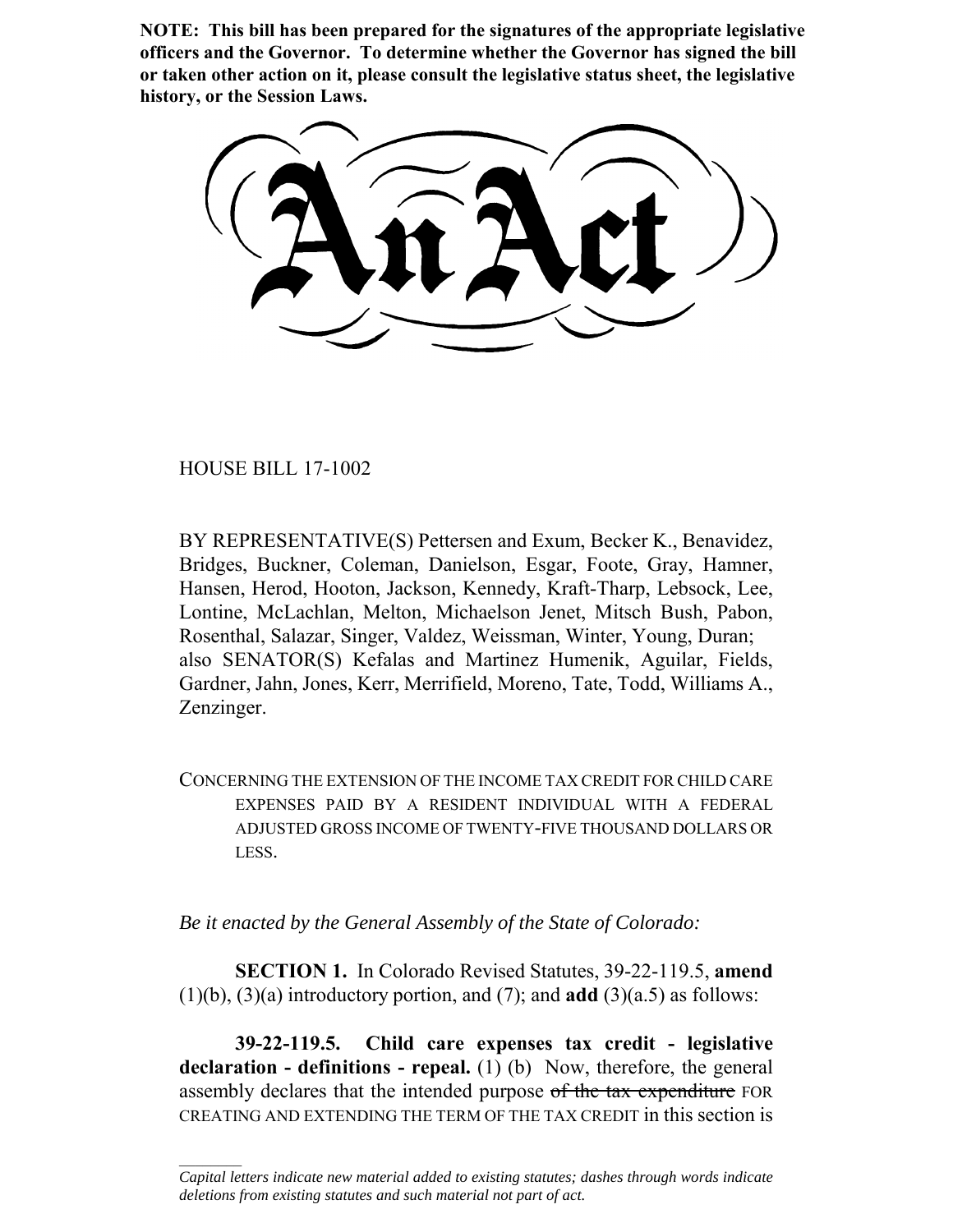to fix the Colorado child care expenses income tax credit so that all low-income working families are able to claim the credit regardless of the amount of their federal child care expenses credit.

(3) (a) For income tax years beginning on and after January 1, 2014, but prior to January 1, 2017, AND FOR INCOME TAX YEARS SPECIFIED IN SUBSECTION (3)(a.5) OF THIS SECTION, a resident individual is allowed a credit against the taxes due under this article for child care expenses that the individual incurred during the taxable year if:

(a.5) (I) IF, BASED ON THE REVENUE ESTIMATE PREPARED BY LEGISLATIVE COUNCIL STAFF IN JUNE 2017, THE GENERAL FUND SURPLUS FOR THE 2016-17 STATE FISCAL YEAR IS EXPECTED TO BE GREATER THAN OR EQUAL TO TWO MILLION NINE HUNDRED THOUSAND DOLLARS, THEN THE CREDIT IS AVAILABLE FOR INCOME TAX YEARS BEGINNING ON AND AFTER JANUARY 1, 2017, BUT PRIOR TO JANUARY 1, 2020.

(II) IF THE CONDITION IN SUBSECTION  $(3)(a.5)(I)$  OF THIS SECTION IS NOT MET, THEN THE CREDIT IS AVAILABLE FOR INCOME TAX YEARS BEGINNING ON AND AFTER JANUARY 1, 2018, BUT PRIOR TO JANUARY 1, 2021.

(III) FOR PURPOSES OF DETERMINING WHETHER SUBSECTION (3)(a.5)(I) OR (3)(a.5)(II) OF THIS SECTION APPLIES, LEGISLATIVE COUNCIL STAFF SHALL NOT TAKE INTO ACCOUNT ANY REDUCTION IN REVENUE THAT WOULD RESULT FROM THE CREDIT APPLYING FOR INCOME TAX YEARS BEGINNING ON AND AFTER JANUARY 1, 2017, BUT PRIOR TO JANUARY 1, 2018.

(7) This section is repealed, effective January 1, 2018 JANUARY 1, 2022.

**SECTION 2. Act subject to petition - effective date.** This act takes effect at 12:01 a.m. on the day following the expiration of the ninety-day period after final adjournment of the general assembly (August 9, 2017, if adjournment sine die is on May 10, 2017); except that, if a referendum petition is filed pursuant to section 1 (3) of article V of the state constitution against this act or an item, section, or part of this act within such period, then the act, item, section, or part will not take effect unless